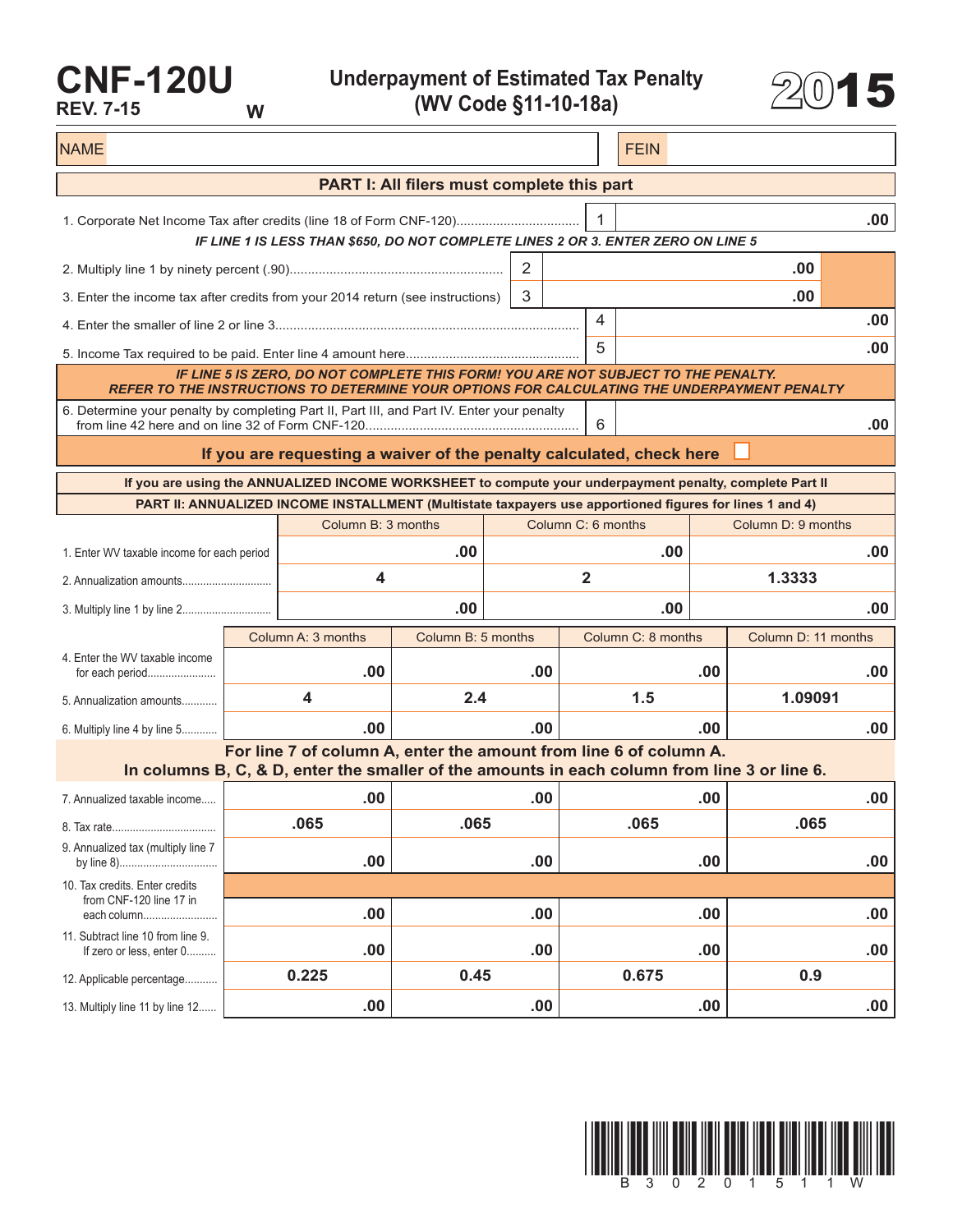| <b>CNF-120U</b>  |   |
|------------------|---|
| <b>REV. 7-15</b> | W |



## NAME FEIN AND RESERVE THE SERVE THAT IS A REPORT OF THE SERVE THAT IS A REPORT OF THE SERVE THAT IS A REPORT OF THE SERVE THAT IS A REPORT OF THE SERVE THAT IS A REPORT OF THE SERVE THAT IS A REPORT OF THE SERVE THAT IS A

## *COMPLETE LINES 14 THROUGH 20 FOR ONE COLUMN BEFORE GOING TO THE NEXT COLUMN* Column A Column B Column C Column D 14. Add the amounts in all previous columns of line 20........................... **.00 .00 .00** 15. Subtract line 14 from line 13. If zero or less, enter 0......................... **.00 .00 .00 .00** 16. Enter 1/4 of Part I, line 4 in each column........................................... **.00 .00 .00 .00** 17. Enter the amount from line 19 of the previous column of this worksheet.......................................................................................... **.00 .00 .00** 18. Add lines 16 and 17........................................................................... **.00 .00 .00 .00** 19. Subtract line 15 from line 18. If zero or less, enter 0.......................... **.00 .00 .00** 20. Required Installment. Enter the smaller of line 15 or line 18.............. **.00 .00 .00 .00**

| <b>PART III: Calculate the Underpayment</b>                                                                                                                    |                 |                 |                 |                 |  |  |  |  |
|----------------------------------------------------------------------------------------------------------------------------------------------------------------|-----------------|-----------------|-----------------|-----------------|--|--|--|--|
|                                                                                                                                                                | <b>Column A</b> | <b>Column B</b> | <b>Column C</b> | <b>Column D</b> |  |  |  |  |
| 21. Installment Due Dates: Enter in columns A - D the<br>15th day of the 4th, 6th, 9th, and 12th months of                                                     |                 |                 |                 |                 |  |  |  |  |
| 22. If you are using the annualized method, enter the<br>amounts from line 20; otherwise 1/4 of Part I, line                                                   | .00             | .00             | .00.            | .00             |  |  |  |  |
| 23. Estimated payments (see instructions). If line 23<br>is greater than or equal to line 22 for all columns,<br>stop here, you are not subject to the penalty | .00             | .00             | .00             | .00             |  |  |  |  |
| <b>COMPLETE LINES 24 THROUGH 30 FOR ONE COLUMN BEFORE GOING TO THE NEXT COLUMN</b>                                                                             |                 |                 |                 |                 |  |  |  |  |
| 24. Enter the amount, if any, from line 30 of the                                                                                                              |                 | .00             | .00             | .00             |  |  |  |  |
|                                                                                                                                                                |                 | .00             | .00             | .00             |  |  |  |  |
| 26. Add lines 28 and 29 of the previous column                                                                                                                 |                 | .00             | .00             | .00             |  |  |  |  |
| 27. In column A enter the value from line 23. In<br>columns B - D, subtract line 26 from line 25. If                                                           | .00             | .00             | .00             | .00             |  |  |  |  |
| 28. If line 27 is zero, subtract line 25 from line 26.                                                                                                         |                 | .00             | .00             |                 |  |  |  |  |
| 29. UNDERPAYMENT: If line 22 is equal to or more<br>than line 27, subtract line 27 from line 22. Enter<br>the result here and go to line 24 of the next        | .00             | .00             | .00             | .00             |  |  |  |  |
| 30. OVERPAYMENT: If line 27 is more than line 22.<br>subtract line 22 from line 27. Enter the result here                                                      | .00             | .00             | .00             | .00             |  |  |  |  |